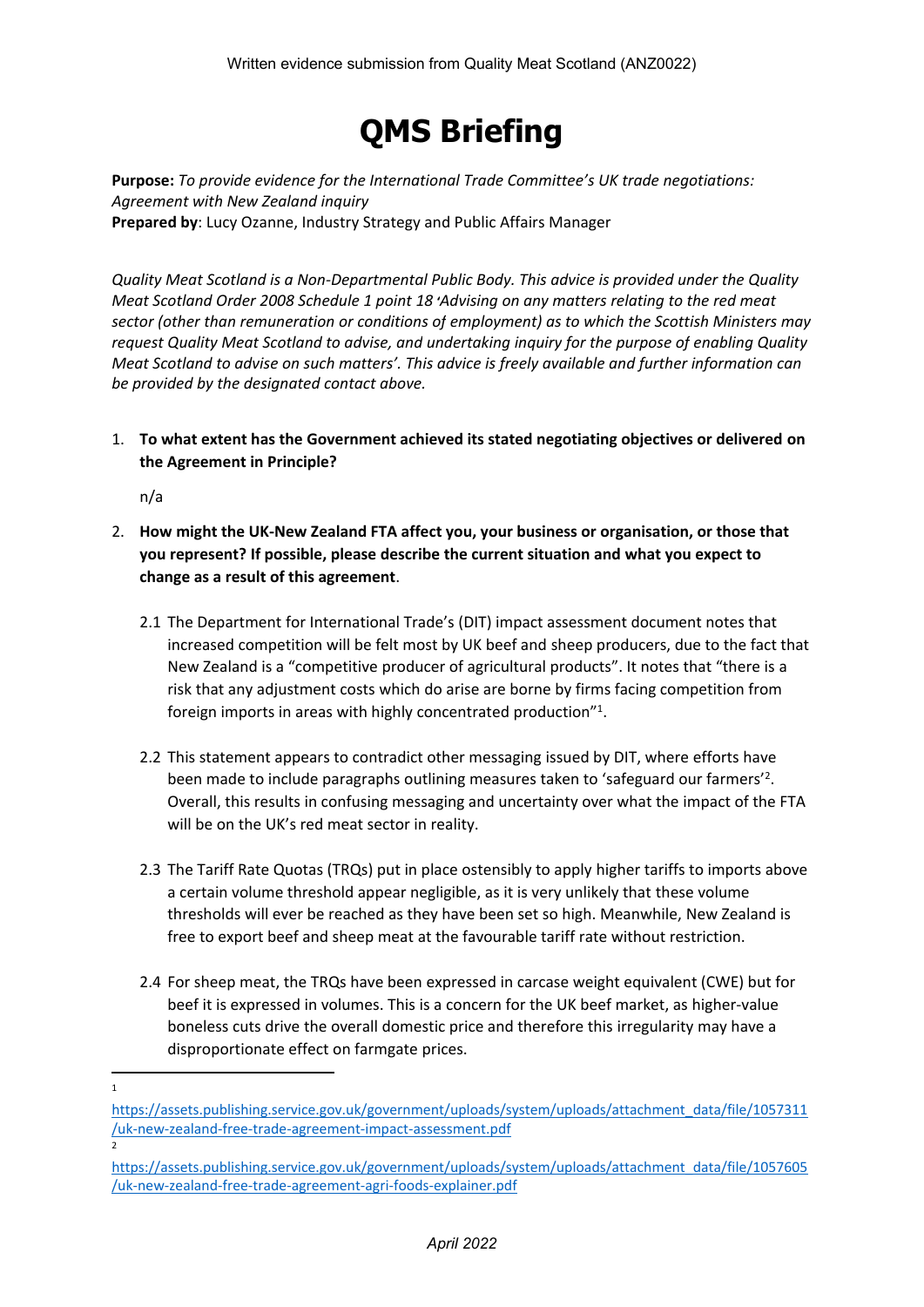- 2.5 Modelling untaken by DIT in 2020 suggested that UK imports of sheep meat from New Zealand could increase by 40%<sup>3</sup>.
- 2.6 We are extremely concerned about the effect that this extra competition will have on Scotland's already struggling red meat sector, for beef producers in particular.
- 2.7 Analysis by Quality Meat Scotland has concluded that New Zealand beef farmgate prices are 25-30% lower than Scottish farmgate prices. Likewise, New Zealand sheep meat farmgate prices are 10% lower than their Scottish counterparts.
- 2.8 The impact of continued high input costs across energy, red diesel, fertiliser and feed is one that will be felt long term by beef producers. The red meat supply chain is already under an inordinate amount of pressure with margins being squeezed into non-existence and some producers already putting off their animals.
- 2.9 In a time where food security has not been more vital for decades, this deal could severely impact the UK's domestic red meat supply chain and cause the nation to be increasingly reliant on imports.

## 3. **What opportunities or potential costs does this agreement present for:**

#### 3.1 **The UK as a whole?**

n/a

## 3.2 **Particular sectors of the UK economy?**

- 3.2.1 It is clear that the priority of this deal has been to benefit the UK services and manufacturing (machinery and motor) sectors and in order to achieve this, it has been to the detriment of the UK agriculture, forestry and fishing industries. The DIT's impact assessment document states that "part of the gains result from a reallocation of resources" of around -£48 million from the latter sector<sup>4</sup>.
- 3.2.2 DIT has stated that "as other UK sectors expand, resources may move from agriculture and the semi-processed food sector" predicting that "capital and labour which was used in agriculture and semi processed food may, in the long run, be reallocated to expanding sectors"<sup>5</sup>.
- 3.2.3 As a sector that is already suffering as a result of extreme labour shortages, this is extremely worrying.

3

4

[https://assets.publishing.service.gov.uk/government/uploads/system/uploads/attachment\\_data/file/901870/](https://assets.publishing.service.gov.uk/government/uploads/system/uploads/attachment_data/file/901870/uk-strategy-uk-nz-free-trade-agreement.pdf) [uk-strategy-uk-nz-free-trade-agreement.pdf](https://assets.publishing.service.gov.uk/government/uploads/system/uploads/attachment_data/file/901870/uk-strategy-uk-nz-free-trade-agreement.pdf)

[https://assets.publishing.service.gov.uk/government/uploads/system/uploads/attachment\\_data/file/1057311](https://assets.publishing.service.gov.uk/government/uploads/system/uploads/attachment_data/file/1057311/uk-new-zealand-free-trade-agreement-impact-assessment.pdf) [/uk-new-zealand-free-trade-agreement-impact-assessment.pdf](https://assets.publishing.service.gov.uk/government/uploads/system/uploads/attachment_data/file/1057311/uk-new-zealand-free-trade-agreement-impact-assessment.pdf) 5

[https://assets.publishing.service.gov.uk/government/uploads/system/uploads/attachment\\_data/file/901870/](https://assets.publishing.service.gov.uk/government/uploads/system/uploads/attachment_data/file/901870/uk-strategy-uk-nz-free-trade-agreement.pdf) [uk-strategy-uk-nz-free-trade-agreement.pdf](https://assets.publishing.service.gov.uk/government/uploads/system/uploads/attachment_data/file/901870/uk-strategy-uk-nz-free-trade-agreement.pdf)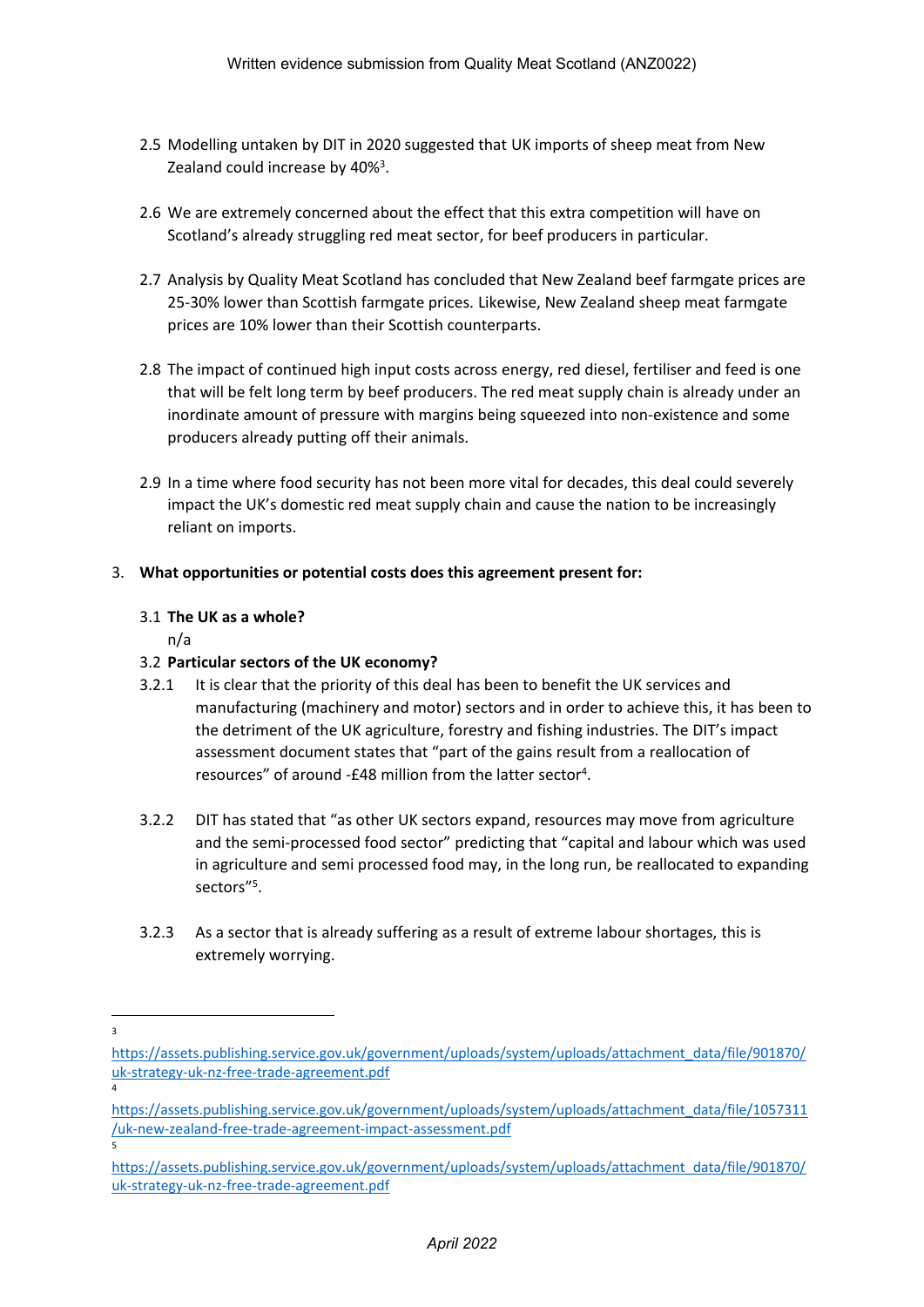#### 3.3 **The UK's devolved nations and English regions?**

n/a

### 3.4 **UK consumers**?

UK consumers will have access to cheaper meat, which undercuts that of British origin.

#### 4. **Are there any opportunities which have been missed, or could have been taken further?**

- 4.1 It is stated that this deal "could see a wide range of iconic UK products given protected Geographical Indication (GI) status in New Zealand in the future"<sup>6</sup> It is disappointing that this has not been established from the outset of the FTA, and that it could be up to two years before this is considered - even then, it will be a 'review' of the situation, not a guarantee that GIs will be introduced.
- 4.2 For a review to be launched to amend the GI provisions in this FTA prior to two years, New Zealand must introduce a GI scheme for agri-foods. It seems unreasonable for the GI status of UK products to be dependent on the decisions of New Zealand around its products, rather than in the control of the UK Government.
- 4.3 Animal welfare has been highlighted as an area that will benefit from this deal. In actuality, it seems that no steps to increase the standard of animal welfare will be taken, only commitments made to non-regression and non-derogation on current standards.
- 4.4 It is stated that "the UK and New Zealand will work together on a range of environmental issues, including commitments to:… promote biodiversity, sustainable agriculture, and the transition to a circular economy"<sup>7</sup>. This is a positive message, but more detail is needed to understand what this means in practice.
- 4.5 The document then notes that "these commitments will be enforceable through the trade deal's dispute settlement function, demonstrating our shared commitment to stand behind our high environmental standards"<sup>8</sup> which indicates it is not so much a case that proactive steps will be taken to improve biodiversity and sustainability, but more a matter of maintaining what is already in place.
- 4.6 Therefore, more could be done to progress the GI status of UK products, animal welfare standards and green recovery.

6

7

[https://assets.publishing.service.gov.uk/government/uploads/system/uploads/attachment\\_data/file/1057662](https://assets.publishing.service.gov.uk/government/uploads/system/uploads/attachment_data/file/1057662/uk-new-zealand-free-trade-agreement-benefits-for-sectors-of-the-uk-economy.pdf) [/uk-new-zealand-free-trade-agreement-benefits-for-sectors-of-the-uk-economy.pdf](https://assets.publishing.service.gov.uk/government/uploads/system/uploads/attachment_data/file/1057662/uk-new-zealand-free-trade-agreement-benefits-for-sectors-of-the-uk-economy.pdf)

[https://assets.publishing.service.gov.uk/government/uploads/system/uploads/attachment\\_data/file/1057637](https://assets.publishing.service.gov.uk/government/uploads/system/uploads/attachment_data/file/1057637/uk-new-zealand-free-trade-agreement-environment-climate-change-and-sustainability-explainer.pdf) [/uk-new-zealand-free-trade-agreement-environment-climate-change-and-sustainability-explainer.pdf](https://assets.publishing.service.gov.uk/government/uploads/system/uploads/attachment_data/file/1057637/uk-new-zealand-free-trade-agreement-environment-climate-change-and-sustainability-explainer.pdf) 8

[https://assets.publishing.service.gov.uk/government/uploads/system/uploads/attachment\\_data/file/1057637](https://assets.publishing.service.gov.uk/government/uploads/system/uploads/attachment_data/file/1057637/uk-new-zealand-free-trade-agreement-environment-climate-change-and-sustainability-explainer.pdf) [/uk-new-zealand-free-trade-agreement-environment-climate-change-and-sustainability-explainer.pdf](https://assets.publishing.service.gov.uk/government/uploads/system/uploads/attachment_data/file/1057637/uk-new-zealand-free-trade-agreement-environment-climate-change-and-sustainability-explainer.pdf)